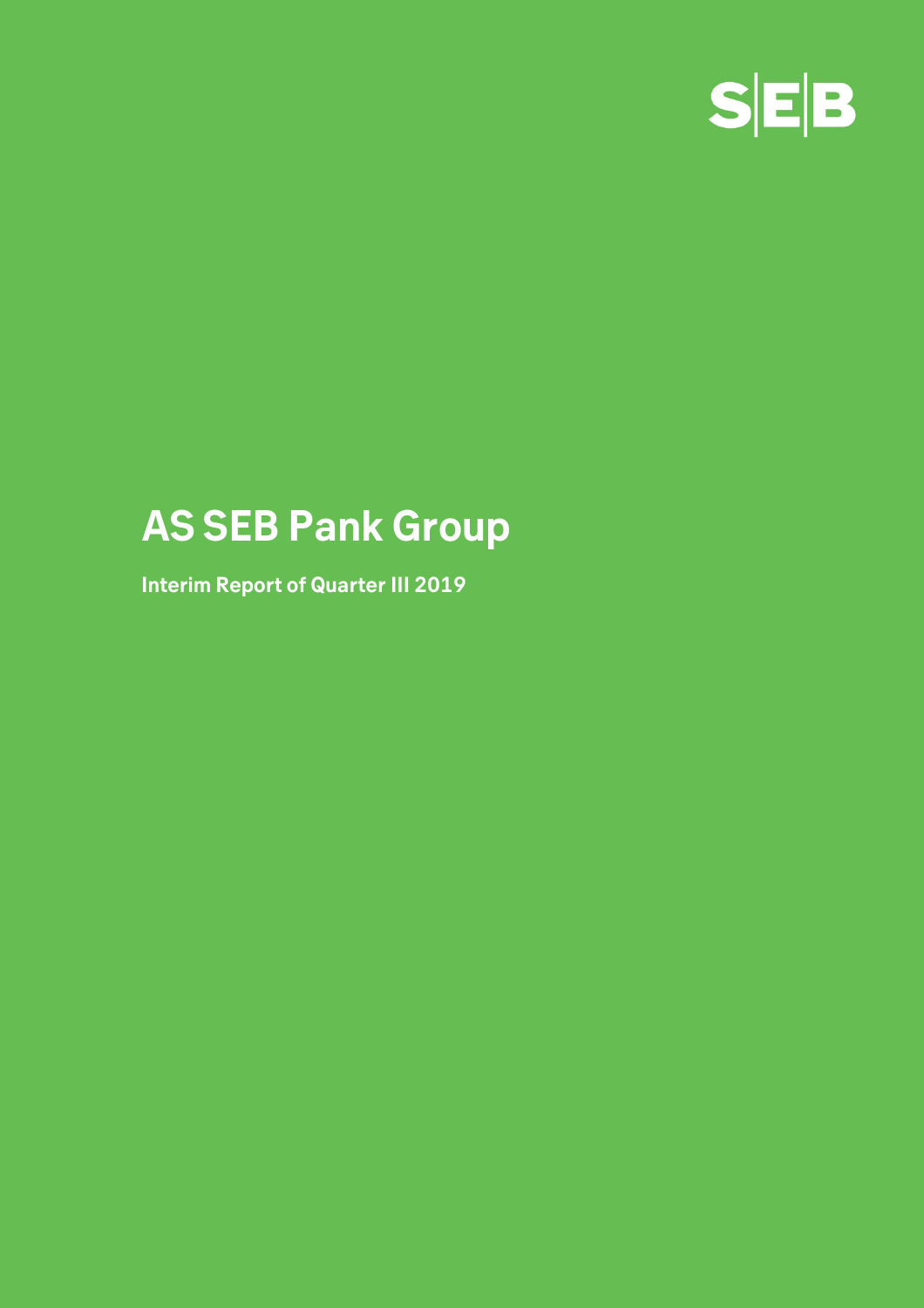#### **Introduction - general information**

1. Credit institution Company name and a set of the AS SEB Pank Registered in Republic of Estonia Registry date 08/12/1995 Phone  $+3726655100$ Fax  $+3726655102$ SWIFT EEUHEE2X e-mail info@seb.ee

2. Auditor

Reporting date 30/09/2019

Address Tornimäe Str. 2, Tallinn 15010, Estonia Registry code 10004252 (Estonian Commercial Register) Internet homepage http://www.seb.ee

Audit company Ernst & Young Baltic AS Registry code 10877299 (Estonian Commercial Register) Address **Address** Rävala 4, 10143 Tallinn, Estonia

Reporting period The Contract Contract 2019 - 1 January 2019 - 30 September 2019 Reporting currency Euro (EUR), millions

#### 3. General information

The 100% owner of AS SEB Pank is the publicly traded parent company Skandinaviska Enskilda Banken AB (publ), which is the parent company of SEB Group, provider of financial services. SEB Group is a leading Nordic financial services group. As a relationship bank, SEB in Sweden and the Baltic countries offers financial advice and a wide range of financial services. In Denmark, Finland, Norway and Germany, the bank's operations have a strong focus on corporate and investment banking based on a full-service offered corporate and institutional customers. Bank has presence in about 20 countries worldwide.

AS SEB Pank Group is an Estonian financial group belonging to SEB Group, which provides services to private persons, companies and the public sector.

4. Basis for preparation

Skandinaviska Enskilda Banken AB (publ), the parent company of AS SEB Pank, publishes interim reports for SEB Group on web page www.sebgroup.com/ir. The present AS SEB Pank Group interim report is not audited.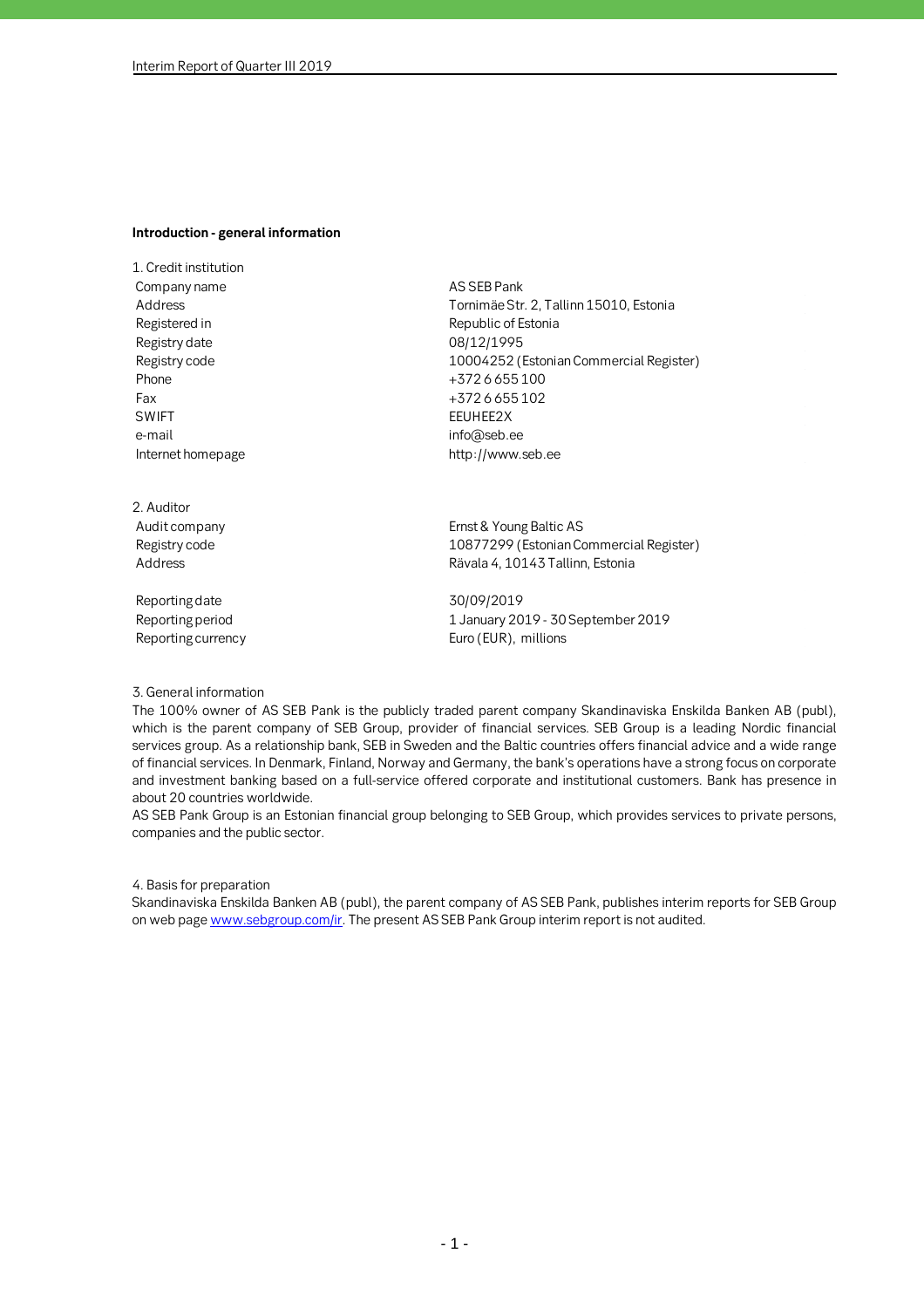# **Consolidated financial statements**

1. Consolidated income statement

(millions of EUR)

|                                                                             | 2018<br>2019 |         |          |         |
|-----------------------------------------------------------------------------|--------------|---------|----------|---------|
|                                                                             | 9 months     | QIII    | 9 months | QIII    |
| Net interest income                                                         | 83.4         | 29.2    | 73.6     | 25.4    |
| Net fee and commission income                                               | 37.8         | 12.7    | 36.1     | 12.5    |
| Net financial income                                                        | 3.2          | 1.3     | 4.9      | 1.3     |
| Gains less losses from investment securities                                | 4.1          | 0.6     | 0.5      | 1.0     |
| Profit and loss from investments in associates                              | 0.0          | 0.0     | 0.3      | 0.2     |
| Other operating income                                                      | 0.2          | 0.0     | 0.5      | 0.0     |
| Net other income                                                            | 4.3          | 0.6     | 1.3      | 1.2     |
| Total operating income                                                      | 128.7        | 43.8    | 115.9    | 40.4    |
| Personnel expenses                                                          | $-31.5$      | $-10.4$ | $-29.1$  | $-9.6$  |
| Depreciation, amortization and impairment of tangible and intangible assets | $-5.5$       | $-1.9$  | $-2.4$   | $-0.8$  |
| Other expenses                                                              | $-7.8$       | $-2.5$  | $-10.1$  | $-3.3$  |
| Total operating expenses                                                    | $-44.8$      | $-14.8$ | $-41.6$  | $-13.7$ |
| Profit before credit losses                                                 | 83.9         | 29.0    | 74.3     | 26.7    |
| Net expected credit losses                                                  | 2.8          | 0.4     | $-0.2$   | $-0.7$  |
| Profit before income tax                                                    | 86.7         | 29.4    | 74.1     | 26.0    |
| Income tax expense                                                          | $-10.1$      | $-3.4$  | $-17.5$  | 0.0     |
| Net profit for the year                                                     | 76.6         | 26.0    | 56.6     | 26.0    |
| Profit attributable to the sole equity holder                               | 76.6         | 26.0    | 56.6     | 26.0    |

# 2. Consolidated statement of comprehensive income (millions of EUR)

|                                                                      | 2019     |      |          | 2018 |  |
|----------------------------------------------------------------------|----------|------|----------|------|--|
|                                                                      | 9 months | QIII | 9 months | QIII |  |
| Net profit for the year                                              | 76.6     | 26.0 | 56.6     | 26.0 |  |
| Other comprehensive income for the year                              |          |      |          |      |  |
| Items that may subsequently be reclassified to the income statement: |          |      |          |      |  |
| Revaluation of available-for-sale financial assets                   |          |      |          |      |  |
| Total other comprehensive income                                     |          |      |          |      |  |
| Total comprehensive income for the year                              | 76.6     | 26.0 | 56.6     | 26.0 |  |
| Sole equity holder of the parent entity (total)                      | 76.6     | 26.0 | 56.6     | 26.0 |  |
| Total comprehensive income from continued operations                 | 76.6     | 26.0 | 56.6     | 26.0 |  |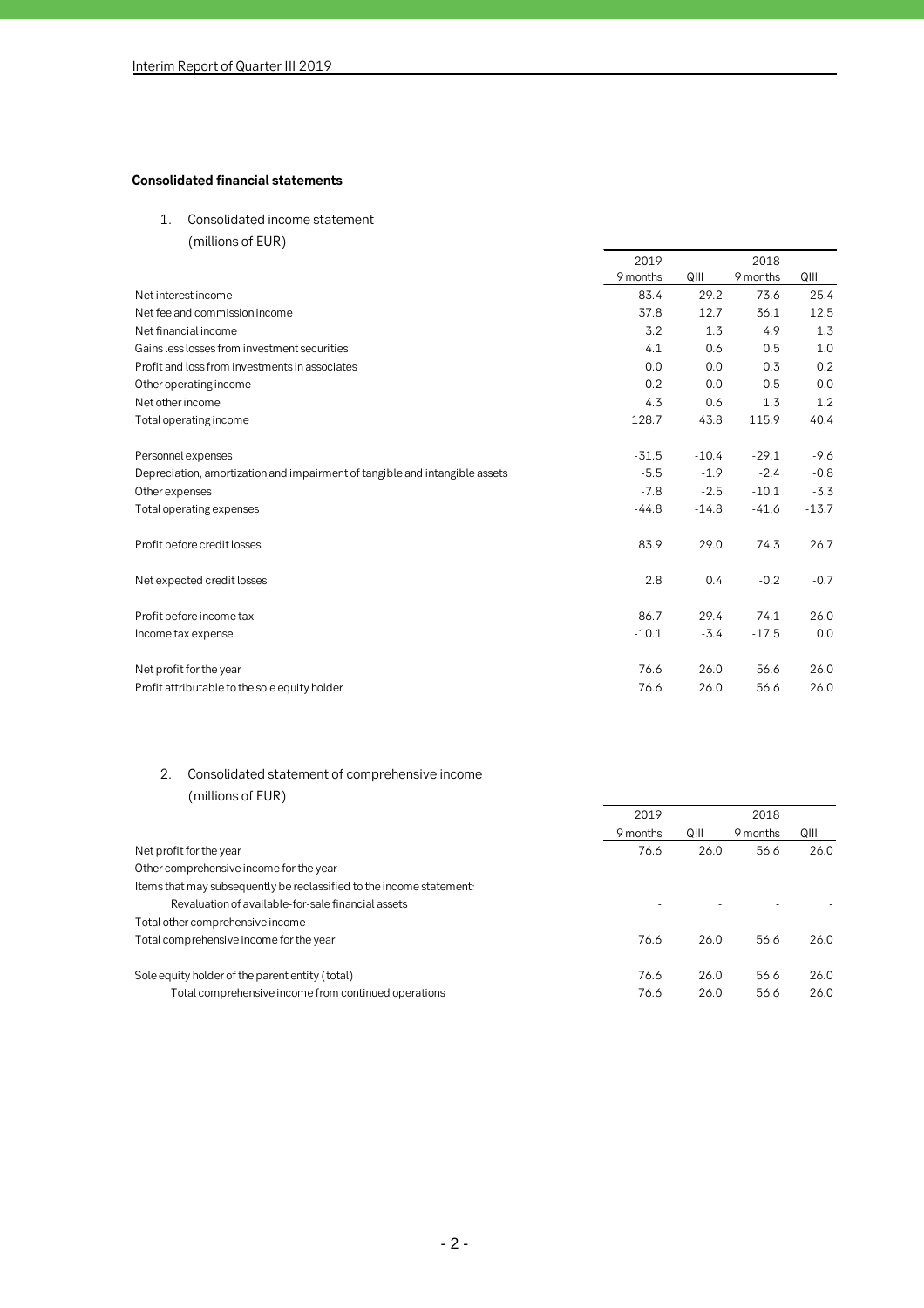# 3. Consolidated statement of financial position (millions of EUR)

|                                                     |        | 30/09/2019 31/12/2018 |
|-----------------------------------------------------|--------|-----------------------|
| Assets                                              |        |                       |
| Cash and balances with central bank                 | 609.1  | 1156.9                |
| Loans to credit institutions                        | 227.3  | 80.4                  |
| Loans to the public                                 | 5561.4 | 5153.3                |
| Debt securities                                     | 156.7  | 109.7                 |
| Derivatives                                         | 8.1    | 6.6                   |
| Equity instruments                                  | 12.5   | 9.9                   |
| Investments in associates                           | 1.4    | 1.4                   |
| Intangible assets                                   | 5.7    | 4.9                   |
| Property, plant and equipment                       | 29.4   | 9.8                   |
| Other financial assets                              | 8.3    | 12.3                  |
| Other non-financial assets                          | 19.2   | 13.0                  |
| Total assets                                        | 6639.1 | 6558.2                |
| Liabilities and equity                              |        |                       |
| Liabilities                                         |        |                       |
| Deposits from central banks and credit institutions | 1072.0 | 1022.0                |
| Deposits and borrowings from the public             | 4409.8 | 4399.9                |
| Derivatives                                         | 9.3    | 6.2                   |
| Current income tax liabilities                      | 3.3    | 10.5                  |
| Provisions                                          | 3.0    | 5.8                   |
| Other financial liabilities                         | 80.3   | 66.0                  |
| Other non-financial liabilities                     | 15.8   | 14.2                  |
| <b>Total liabilities</b>                            | 5593.5 | 5524.6                |
| Equity                                              |        |                       |
| Share capital                                       | 42.5   | 42.5                  |
| Share premium                                       | 86.3   | 86.3                  |
| Other reserves                                      | 19.4   | 19.4                  |
| Retained earnings                                   | 897.4  | 885.4                 |
| Total equity                                        | 1045.6 | 1033.6                |
| Total liabilities and equity                        | 6639.1 | 6558.2                |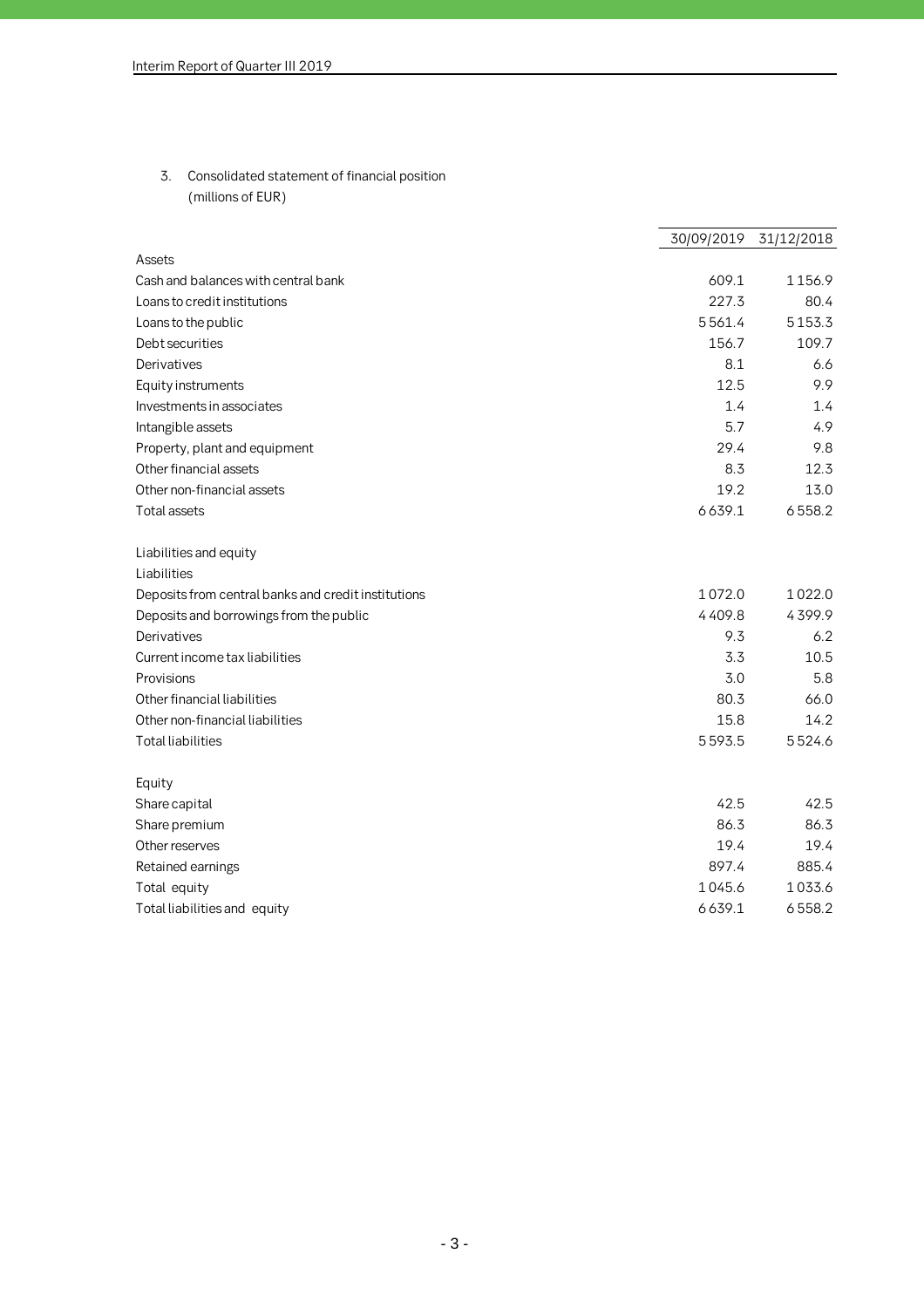## 4. Consolidated cash flow statement

| (millions of EUR)                                 |           |          |
|---------------------------------------------------|-----------|----------|
|                                                   | 2019      | 2018     |
|                                                   | 9 months  | 9 months |
| Cash flow from operating activities               | $-257.0$  | $-268.3$ |
| Cash flow from investment activities              | $-7.1$    | $-4.9$   |
| Cash flow from financing activities               | $-63.0$   | $-70.0$  |
| Net change in cash and cash equivalents           | $-327.1$  | $-343.2$ |
| Cash and cash equivalents at the beginnig of year | 1 2 6 0.4 | 1244.9   |
| Net change in cash and cash equivalents           | $-327.1$  | -343.2   |
| Cash and cash equivalents at the end of period    | 933.3     | 901.7    |
|                                                   |           |          |

# 5. Changes in consolidated shareholders' equity (millions of EUR)

|                              |               |         |          |          | Total         |
|------------------------------|---------------|---------|----------|----------|---------------|
|                              |               | Share   |          | Retained | shareholders' |
|                              | Share capital | premium | Reserves | profit   | equity        |
| Balance at 31 December 2017  | 42.5          | 86.3    | 21.0     | 892.7    | 1042.5        |
| Effect of applying IFRS9 *   |               |         | $-1.6$   | $-1.6$   | $-3.2$        |
| Balance at 1 January 2018    | 42.5          | 86.3    | 19.4     | 891.1    | 1039.3        |
| Net profit                   |               |         |          | 56.6     | 56.6          |
| Total comprehensive income   |               |         | ٠        | 56.6     | 56.6          |
| <b>Dividends</b>             |               |         |          | $-70.0$  | $-70.0$       |
| Other                        |               |         | ۰        | 0.1      | 0.1           |
| Balance at 30 September 2018 | 42.5          | 86.3    | 19.4     | 877.8    | 1026.0        |
|                              |               |         |          |          |               |
| Balance at 31 December 2018  | 42.5          | 86.3    | 19.4     | 885.4    | 1033.6        |
| Effect of applying IFRS16 ** |               | ٠       |          | $-2.0$   | $-2.0$        |
| Balance at 1 January 2019    | 42.5          | 86.3    | 19.4     | 883.4    | 1031.6        |
| Net profit                   |               |         |          | 76.6     | 76.6          |
| Total comprehensive income   |               |         | ٠        | 76.6     | 76.6          |
| <b>Dividends</b>             |               |         |          | $-63.0$  | $-63.0$       |
| Other                        |               |         |          | 0.4      | 0.4           |

Balance at 30 September 2019 19.4 42.5 86.3 19.4 897.4 1045.6

\*IFRS 9 Financial instruments is applied from 1 January 2018

\*\*IFRS 16 Leases agreements are applied from 1 January 2019